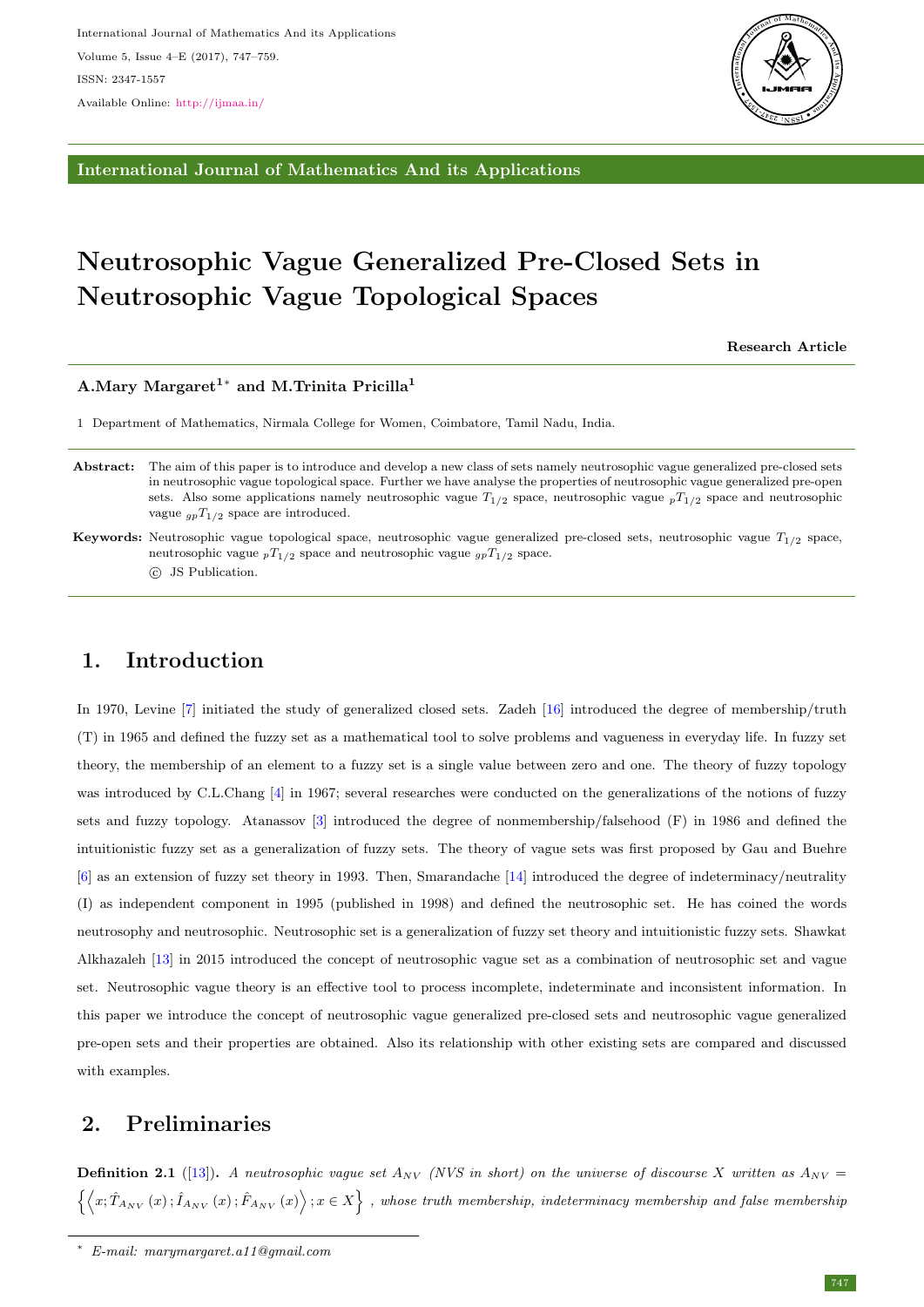functions is defined as:

$$
\hat{T}_{A_{NV}}\left(x\right)=\left[T^{-},T^{+}\right],\hat{I}_{A_{NV}}\left(x\right)=\left[I^{-},I^{+}\right],\hat{F}_{A_{NV}}\left(x\right)=\left[F^{-},F^{+}\right]
$$

where,

- $(1)$ .  $T^+ = 1 F^-$
- (2).  $F^+ = 1 T^-$  and
- $(3)$ .  $^{-}0 \leq T^{-} + I^{-} + F^{-} \leq 2^{+}$ .

**Definition 2.2** ([\[13\]](#page-12-4)). Let  $A_{NV}$  and  $B_{NV}$  be two NVSs of the universe U. If  $\forall u_i \in U, \hat{T}_{A_{NV}}(u_i) \leq \hat{T}_{B_{NV}}(u_i); \hat{I}_{A_{NV}}(u_i) \geq$  $\hat{I}_{B_{NV}}(u_i); \hat{F}_{A_{NV}}(u_i) \ge \hat{F}_{B_{NV}}(u_i)$ , then the NVS  $A_{NV}$  is included by  $B_{NV}$ , denoted by  $A_{NV} \subseteq B_{NV}$ , where  $1 \le i \le n$ .

**Definition 2.3** ([\[13\]](#page-12-4)). The complement of NVS  $A_{NV}$  is denoted by  $A_{NV}^c$  and is defined by

$$
\hat{T}_{A_{NV}}^{c}(x) = \left[1 - T^{+}, 1 - T^{-}\right], \hat{I}_{A_{NV}}^{c}(x) = \left[1 - I^{+}, 1 - I^{-}\right], \hat{F}_{A_{NV}}^{c}(x) = \left[1 - F^{+}, 1 - F^{-}\right].
$$

**Definition 2.4** ([\[13\]](#page-12-4)). Let  $A_{NV}$  be NVS of the universe U where  $\forall u_i \in U$ ,  $\hat{T}_{A_{NV}}(x) = [1,1]; \hat{I}_{A_{NV}}(x) = [0,0]$ ;  $\hat{F}_{A_{NV}}(x) = [0, 0]$ . Then  $A_{NV}$  is called unit NVS, where  $1 \leq i \leq n$ .

**Definition 2.5** ([\[13\]](#page-12-4)). Let  $A_{NV}$  be NVS of the universe U where  $\forall u_i \in U$ ,  $\hat{T}_{A_{NV}}(x) = [0,0]; \hat{I}_{A_{NV}}(x) = [1,1]$ ;  $\hat{F}_{A_{NV}}(x) = [1, 1]$ . Then  $A_{NV}$  is called zero NVS, where  $1 \leq i \leq n$ .

**Definition 2.6** ([\[13\]](#page-12-4)). The union of two NVSs  $A_{NV}$  and  $B_{NV}$  is NVS  $C_{NV}$ , written as  $C_{NV} = A_{NV} \cup B_{NV}$ , whose truth-membership, indeterminacy-membership and false-membership functions are related to those of  $A_{NV}$  and  $B_{NV}$  given by,

$$
\hat{T}_{C_{NV}}(x) = \left[ \max \left( T_{A_{NV_x}}^-, T_{B_{NV_x}}^-, \right), \max \left( T_{A_{NV_x}}^+, T_{B_{NV_x}}^+ \right) \right]
$$
\n
$$
\hat{I}_{C_{NV}}(x) = \left[ \min \left( I_{A_{NV_x}}, I_{B_{NV_x}}^-, \right), \min \left( I_{A_{NV_x}}^+, I_{B_{NV_x}}^+ \right) \right]
$$
\n
$$
\hat{F}_{C_{NV}}(x) = \left[ \min \left( F_{A_{NV_x}}, F_{B_{NV_x}}^-, \right), \min \left( F_{A_{NV_x}}, F_{B_{NV_x}}^+ \right) \right].
$$

**Definition 2.7** ([\[13\]](#page-12-4)). The intersection of two NVSs  $A_{NV}$  and  $B_{NV}$  is NVS  $C_{NV}$ , written as  $C_{NV} = A_{NV} \cap B_{NV}$ , whose truth-membership, indeterminacy-membership and false-membership functions are related to those of  $A_{NV}$  and  $B_{NV}$  given by,

$$
\hat{T}_{C_{NV}}(x) = \left[ \min \left( T_{A_{NV_x}}^-, T_{B_{NV_x}}^-\right), \min \left( T_{A_{NV_x}}^+, T_{B_{NV_x}}^+\right) \right]
$$
\n
$$
\hat{I}_{C_{NV}}(x) = \left[ \max \left( I_{A_{NV_x}}, I_{B_{NV_x}}^-\right), \max \left( I_{A_{NV_x}}, I_{B_{NV_x}}^+\right) \right]
$$
\n
$$
\hat{F}_{C_{NV}}(x) = \left[ \max \left( F_{A_{NV_x}}, F_{B_{NV_x}}^-\right), \max \left( F_{A_{NV_x}}, F_{B_{NV_x}}^+\right) \right].
$$

**Definition 2.8** ([\[13\]](#page-12-4)). Let  $A_{NV}$  and  $B_{NV}$  be two NVSs of the universe U. If  $\forall u_i \in U$ ,  $\hat{T}_{A_{NV}}(u_i) = \hat{T}_{B_{NV}}(u_i)$ ;  $\hat{I}_{A_{NV}}(u_i) =$  $\hat{I}_{B_{NV}}(u_i); \hat{F}_{A_{NV}}(u_i) = \hat{F}_{B_{NV}}(u_i)$ , then the NVS  $A_{NV}$  and  $B_{NV}$ , are called equal, where  $1 \le i \le n$ .

**Definition 2.9.** Let  $(X, \tau)$  be topological space. A subset A of X is called:

(1). semi closed set (SCS in short) [8] if int (cl(A))  $\subseteq$  A,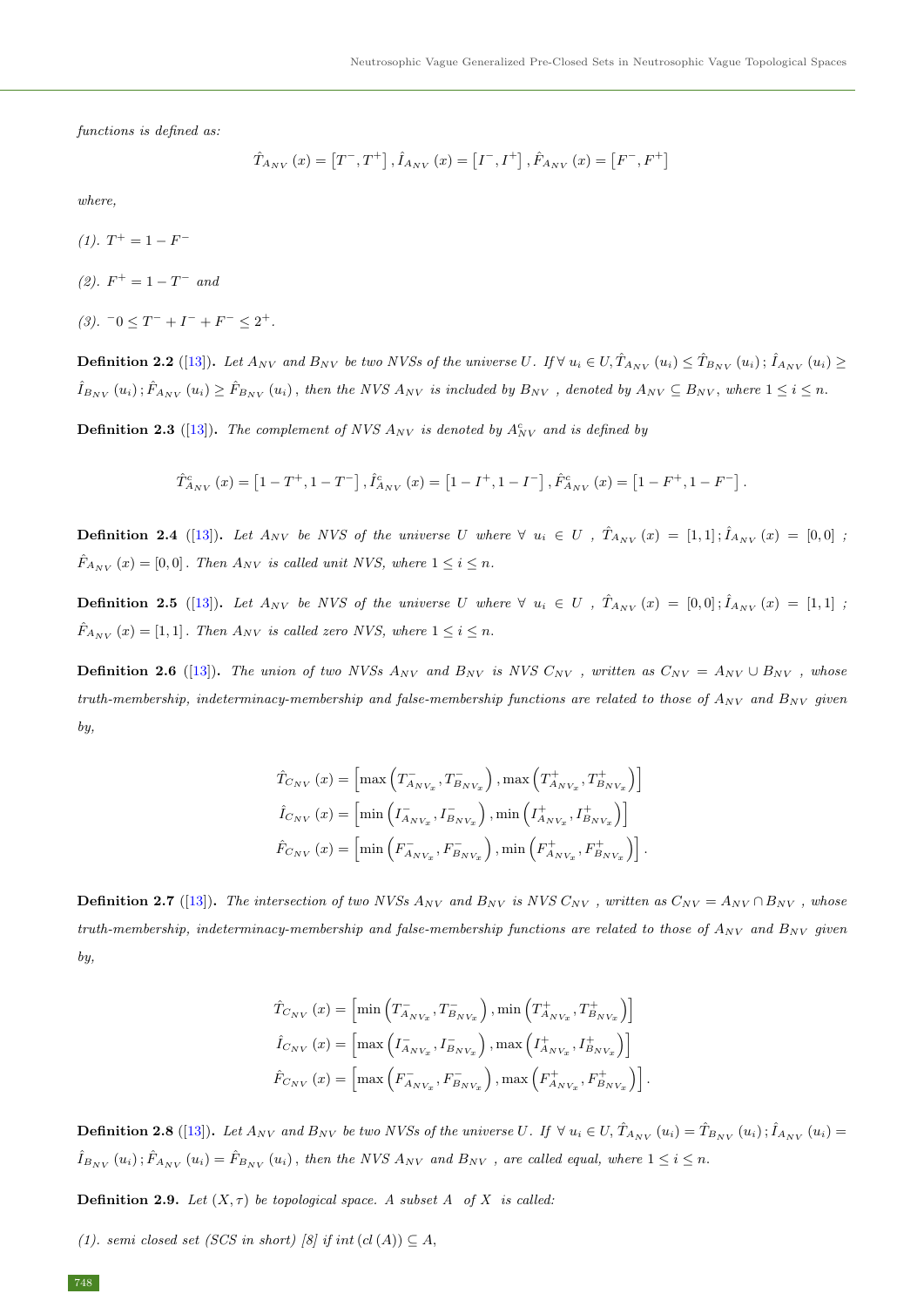- (2). pre- closed set (PCS in short) [11] if cl(int(A))  $\subseteq$  A,
- (3). semi-pre closed set (SPCS in short) [1] if int  $(cl(int(A))) \subseteq A$ ,
- (4).  $\alpha$  -closed set (  $\alpha$  CS in short) [12] if cl(int(cl(A)))  $\subseteq$  A,
- (5). regular closed set (RCS in short) [15] if  $A = cl(int(A))$ .

**Definition 2.10.** Let  $(X, \tau)$  be topological space. A subset A of X is called:

- (1). generalized closed (briefly, g-closed) [7] if cl(A)  $\subseteq U$ , whenever  $A \subseteq U$  and U is open in X.
- (2). generalized semi closed (briefly, gs-closed) [2] if scl(A)  $\subseteq U$  whenever  $A \subseteq U$  and U is open in X.
- (3). a-generalized closed (briefly, ag-closed) [9] if  $\alpha c(A) \subseteq U$  whenever  $A \subseteq U$  and U is open in X.
- (4). generalized pre-closed (briefly, gp-closed) [10] if pcl(A)  $\subseteq U$  whenever  $A \subseteq U$  and U is open in X.
- (5). generalized semi-pre closed (briefly, gsp-closed) [5] if spcl(A)  $\subseteq U$  whenever  $A \subseteq U$  and U is open in X.

# 3. Neutrosophic Vague Topological Space

In this section we introduce neutrosophic vague topology.

**Definition 3.1.** A neutrosophic vague topology (NVT in short) on X is a family  $\tau$  of neutrosophic vague sets (NVS in short) in  $X$  satisfying the following axioms:

- (1).  $0_{NV}, 1_{NV} \in \tau$
- (2).  $G_1 \cap G_2 \in \tau$  for any  $G_1, G_2 \in \tau$
- (3). ∪ $G_i \in \tau$ ,  $\forall$   $\{G_i : i \in J\} \subseteq \tau$ .

In this case the pair  $(X, \tau)$  is called neutrosophic vague topological space (NVTS in short) and any NVS in  $\tau$  is known as neutrosophic vague open set (NVOS in short) in X. The complement  $A^c$  of NVOS in NVTS  $(X, \tau)$  is called neutrosophic vague closed set (NVCS in short) in X.

**Definition 3.2.** Let  $(X, \tau)$  be NVTS and  $A = \{ \langle x, [\hat{T}_A, \hat{I}_A, \hat{F}_A] \rangle \}$  be NVS in X. Then the neutrosophic vague interior and neutrosophic vague closure are defined by

- (1).  $N Vint(A) = \bigcup \{G/G$ isaNVOSin $X$ and $G \subseteq A\}$ ,
- (2).  $NVol(A) = \bigcap \{K/K$ isaNVCSin $X$ and $A \subseteq K\}$ .

Note that for any NVS A in  $(X, \tau)$ , we have  $NVal(A^c) = (NVint(A))^c$  and  $NVint(A^c) = (NVal(A))^c$ . It can be also shown that  $NVal(A)$  is NVCS and  $NVint(A)$  is NVOS in X.

- (1). A is NVCS in X if and only if  $NVal(A) = A$ .
- (2). A is NVOS in X if and only if  $NVint(A) = A$ .

**Proposition 3.3.** Let  $A$  be any NVS in  $X$ . Then

(1).  $N Vint (1 - A) = 1 - (N V c l (A))$  and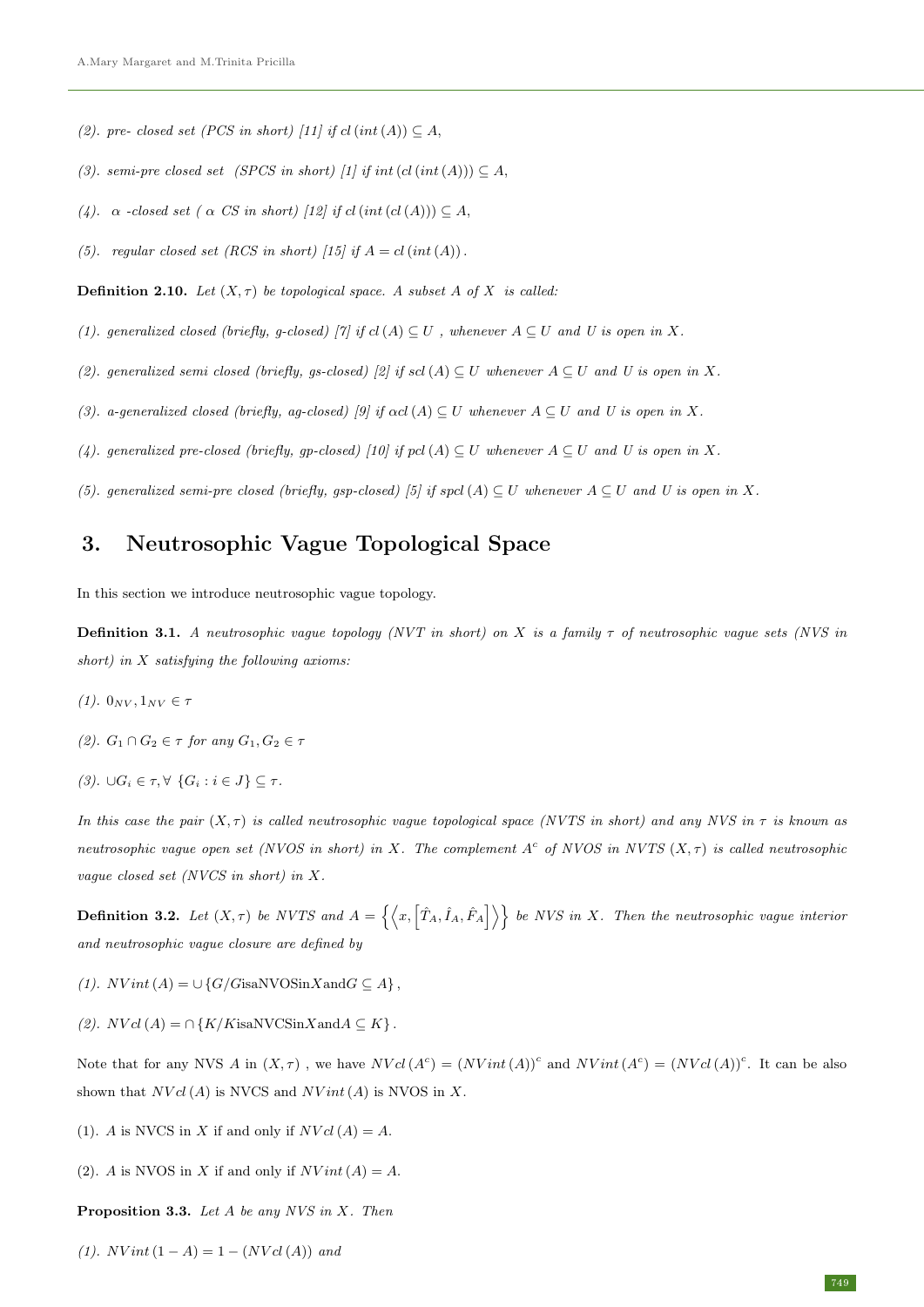(2).  $NVal(1 - A) = 1 - (NVint(A)).$ 

Proof.

(1). By definition  $NVal(A) = \bigcap \{K/K$ isaNVCSin $X$ and $A \subseteq K\}$ .

$$
1 - (NVol(A)) = 1 - \bigcap \{K/K \text{isa}NVC\text{Sin}X \text{and} A \subseteq K\}
$$

$$
= \bigcup \{1 - K/K \text{isa}NVC\text{Sin}X \text{and} A \subseteq K\}
$$

$$
= \bigcup \{G/G \text{isan}NVO\text{Sin}X \text{and} G \subseteq 1 - A\}
$$

$$
= NVint (1 - A)
$$

(2). The proof is similar to (1).

**Proposition 3.4.** Let  $(X, \tau)$  be a NVTS and A, B be NVSs in X. Then the following properties hold:

| (a). $N Vint (A) \subset A$ ,                                  | $(a')$ . $A \subseteq NVol(A)$                              |
|----------------------------------------------------------------|-------------------------------------------------------------|
| (b). $A \subseteq B \Rightarrow NVint(A) \subseteq NVint(B)$ , | (b'). $A \subseteq B \Rightarrow NVal(A) \subseteq NVal(B)$ |
| (c). $N Vint (N Vint (A)) = N Vint (A)$ ,                      | (c'). $NVal(NVal(A)) = NVal(A)$                             |
| (d). $N Vint (A \cap B) = N Vint (A) \cap N Vint (B)$ ,        | (d'). NVcl $(A \cup B) = NVal(A) \cup NVal(B)$              |
| (e). $N Vint (1_{NV}) = 1_{NV}$ ,                              | (e'). NVcl $(0_{NV}) = 0_{NV}$ .                            |

*Proof.* (a), (b) and (e) are obvious, (c) follows from (a).

(d) From  $NVint(A \cap B) \subseteq NVint(A)$  and  $NVint(A \cap B) \subseteq NVint(B)$  we obtain  $NVint(A \cap B) \subseteq NVint(A) \cap B$  $NVint(B)$ .

On the other hand, from the facts  $NVint(A) \subseteq A$  and  $NVint(B) \subseteq B \Rightarrow NVint(A) \cap NVint(B) \subseteq A \cap B$  and  $NVint(A) \cap B$  $NVint(B) \in \tau$  we see that  $NVint(A) \cap NVint(B) \subseteq NVint(A \cap B)$ , for which we obtain the required result. (a')-(e') They can be easily deduced from (a)-(e).

**Definition 3.5.** A NVS  $A = \{ \langle x, [\hat{T}_A, \hat{I}_A, \hat{F}_A] \rangle \}$  in NVTS  $(X, \tau)$  is said to be

- (1). Neutrosophic Vague semi closed set (NVSCS in short) if  $N Vint(N V c l(A)) \subseteq A$ ,
- (2). Neutrosophic Vague semi open set (NVSOS in short) if  $A \subseteq NVal(NVint(A)),$
- (3). Neutrosophic Vague pre-closed set (NVPCS in short) if  $NVol(NVint(A)) \subseteq A$ ,
- (4). Neutrosophic Vague pre-open set (NVPOS in short) if  $A \subseteq N Vint(N V c l(A)),$
- (5). Neutrosophic Vague  $\alpha$ -closed set (NV  $\alpha$  CS in short) if NV cl(NV int(NV cl(A)))  $\subseteq A$ ,
- (6). Neutrosophic Vague  $\alpha$ -open set (  $NVaOS$  in short) if  $A \subseteq NVint(NVal(NVint(A))),$
- (7). Neutrosophic Vaque semi pre- closed set (NVSPCS in short) if NV int(NV cl(NV int(A)))  $\subset A$ ,
- (8). Neutrosophic Vague semi pre-open set (NVSPOS in short) if  $A \subseteq N$ V cl(NV int(NV cl(A))),
- (9). Neutrosophic Vague regular open set (NVROS in short) if  $A = N Vint(N V c l(A)),$
- (10). Neutrosophic Vaque regular closed set (NVRCS in short) if  $A = N$ Vcl(NV int(A)).

750

 $\Box$ 

 $\Box$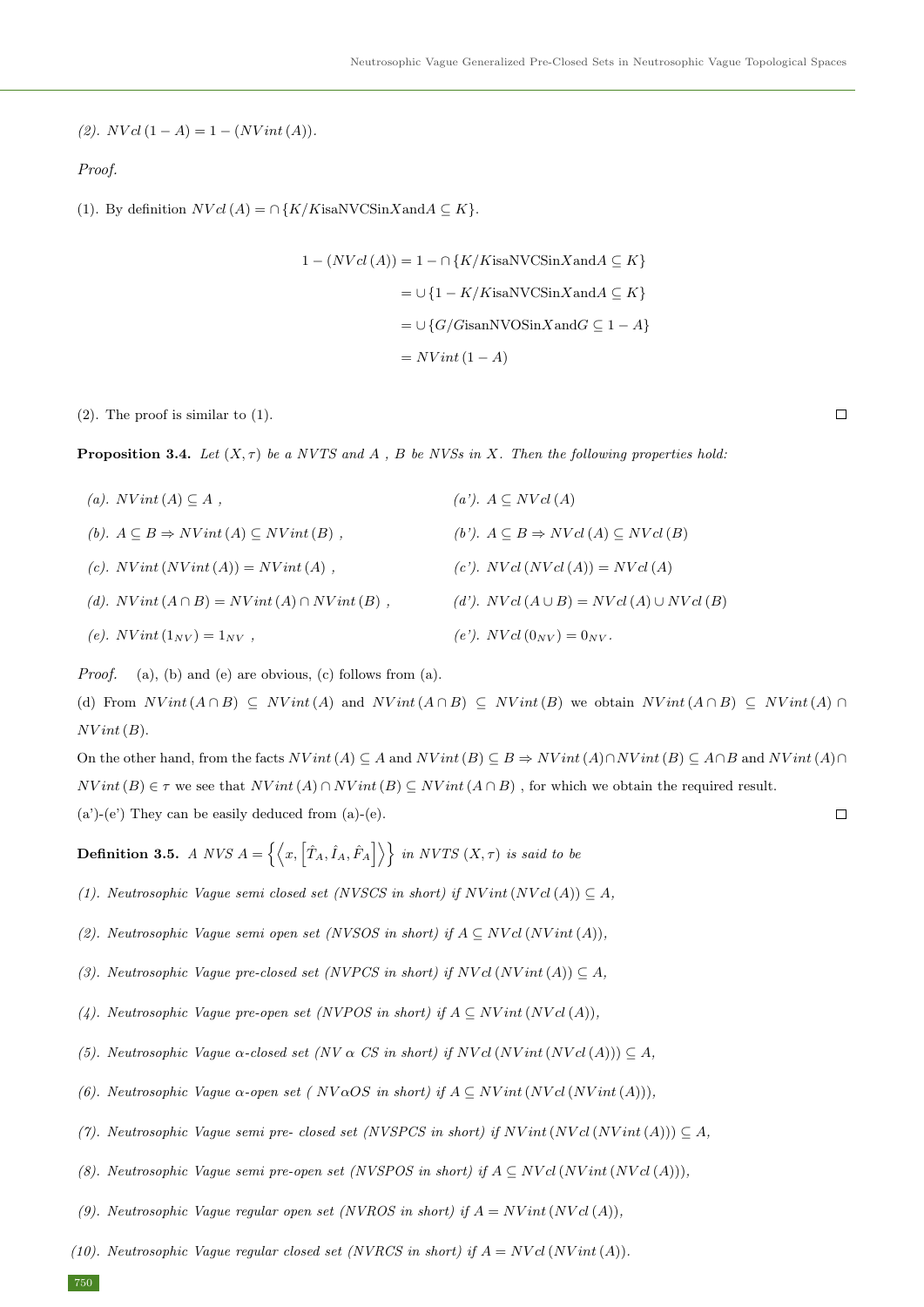**Definition 3.6.** Let A be NVS of a NVTS  $(X, \tau)$ . Then the neutrosophic vague semi interior of A ( NV sint (A) in short) and neutrosophic vague semi closure of  $A$  (  $N$ Vscl $(A)$  in short) are defined by

(1).  $NV\sin t(A) = \bigcup \{G/G\mathrm{isaNVSOSin}X\mathrm{and}G\subseteq A\}$ ,

(2).  $NV$ scl(A) = ∩ {K/KisaNVSCSinXand $A \subseteq K$ }.

**Result 3.7.** Let A be NVS of a NVTS  $(X, \tau)$ , then

(1).  $NV$ scl(A) =  $A \cup NV$ int(NV cl(A)),

(2).  $NV\text{sint}(A) = A \cap NVcl(NV\text{int}(A)).$ 

**Definition 3.8.** Let A be NVS of a NVTS  $(X, \tau)$ . Then the neutrosophic vague alpha interior of A (NV  $\alpha$ int(A) in short) and neutrosophic vague alpha closure of  $A \, (N$ V  $\alpha$ cl(A) in short) are defined by

(1).  $NV\alpha int(A) = \cup {G/G}$ isaNV $\alpha$ OSinXand $G \subseteq A$ },

(2).  $NVacl(A) = \bigcap \{K/K$ isaNV $\alpha$ CSin $X$ and $A \subseteq K\}$ .

**Result 3.9.** Let A be NVS of a NVTS  $(X, \tau)$ , then

(1).  $NVacl(A) = A \cup NVal(NVint(NVol(A)))$ ,

(2).  $NV\alpha int(A) = A \cap NVint(NVcl(NVint(A))).$ 

**Definition 3.10.** Let A be NVS of a NVTS  $(X, \tau)$ . Then the neutrosophic vague semi-pre interior of A (NV spint(A) in short) and neutrosophic vague semi-pre closure of  $A$  (NV spcl(A) in short) are defined by

(1).  $N V$ spint $(A) = \bigcup \{G/G$ isaNVSPOSin $X$ and $G \subseteq A\}$ ,

(2).  $N V$ spcl(A) = ∩{K/KisaNVSPCSinXand $A \subseteq K$ }.

**Definition 3.11.** A NVS A of a NVTS  $(X, \tau)$  is said to be neutrosophic vague generalized closed set (NVGCS in short) if  $NVol(A) \subseteq U$  whenever  $A \subseteq U$  and U is NVOS in X.

**Definition 3.12.** A NVS A of a NVTS  $(X, \tau)$  is said to be neutrosophic vague generalized semi closed set (NVGSCS in short) if  $NV$ scl(A)  $\subseteq U$  whenever  $A \subseteq U$  and U is NVOS in X.

**Definition 3.13.** A NV A of a NVTS  $(X, \tau)$  is said to be neutrosophic vague alpha generalized closed set ( NV $\alpha$ GCS in short) if  $NVacl(A) \subseteq U$  whenever  $A \subseteq U$  and U is NVOS in X.

**Definition 3.14.** A NVS A of a NVTS  $(X, \tau)$  is said to be neutrosophic vague generalized semi-pre closed set (NVGSPCS) in short) if  $N V$  spcl(A)  $\subseteq U$  whenever  $A \subseteq U$  and U is NVOS in X.

**Definition 3.15.** Let  $(X, \tau)$  be a NVTS and  $A = \{ \langle x, [\hat{T}_A, \hat{I}_A, \hat{F}_A] \rangle \}$  be a NVS in X. The neutrosophic vague pre interior of A and denoted by  $N V$  pint(A) is defined to be the union of all neutrosophic vague pre-open sets of X which are contained in A. The intersection of all neutrosophic vague pre-closed sets containing  $A$  is called the neutrosophic pre-closure of  $A$  and is denoted by  $NVol(A)$ .

(1).  $N V$ pint(A) = ∪{G/GisaNVPOSinXandG  $\subseteq$  A},

(2).  $NVpcl(A) = \bigcap \{K/K$ isaNVPCSin $X$ and $A \subseteq K\}$ .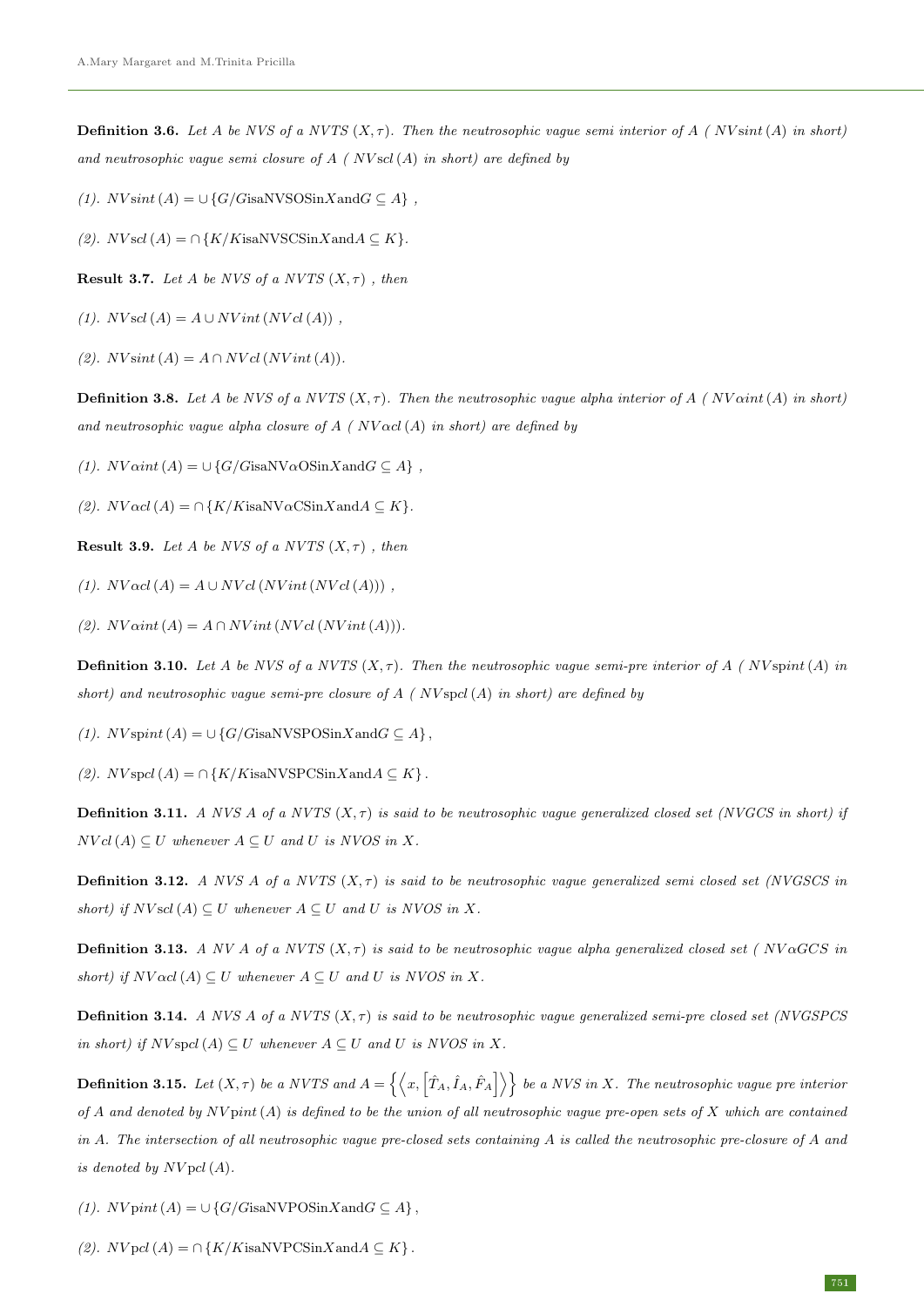**Result 3.16.** Let A be NVS of a NVTS  $(X, \tau)$ , then

(1).  $NVol(A) = A \cup NVol(NVint(A))$ ,

(2).  $N V$ pint $(A) = A \cap N V$ int $(N V c l(A)).$ 

## 4. Neutrosophic Vague Generalized Pre-closed Sets

In this section we introduce neutrosophic vague generalized pre-closed set and their properties are analysed.

**Definition 4.1.** A NVS A is said to be neutrosophic vague generalized pre-closed set (NVGPCS in short) in  $(X, \tau)$  if  $NVpd(A) \subseteq U$  whenever  $A \subseteq U$  and U is NVOS in X. The family of all NVGPCSs of a NVTS  $(X, \tau)$  is denoted by  $NVGPC(X)$ .

**Example 4.2.** Let  $X = \{a, b\}$  and let  $\tau = \{0, G, 1\}$  is a NVT on X, where  $G = \left\{x, \frac{a}{\sqrt{(0.6, 0.8], [0.3, 0.5], [0.2, 0.4]}}\right\}$  $\frac{b}{\langle [0.4,0.5];[0.2,0.6];[0.5,0.6]\rangle}$ . Then the NVS  $A = \left\{x, \frac{a}{\langle [0.6,0.7];[0.5,0.8];[0.3,0.4]\rangle}, \frac{b}{\langle [0.2,0.5];[0.4,0.6];[0.5,0.8]\rangle}\right\}$  is NVGPCS in X.

Theorem 4.3. Every NVCS is NVGCS but not conversely.

*Proof.* Let A be NVCS in X. Suppose U is NVOS in X, such that  $A \subseteq U$ . Then  $NVal(A) = A \subseteq U$ . Hence A is NVGCS in X.  $\Box$ 

**Example 4.4.** Let  $X = \{a, b, c\}$  and let  $\tau = \{0, G, 1\}$  be a NVT on X, where  $G = \{x, \frac{a}{\sqrt{(0.2, 0.3], [0.5, 0.7], [0.7, 0.8]\}}},$  $\frac{b}{\langle [0.1, 0.4]; [0.8, 0.9]; [0.6, 0.9]\rangle}, \frac{c}{\langle [0.1, 0.2]; [0.6, 0.7]; [0.8, 0.9]\rangle}$ . Then the NVS  $A = \begin{cases} x, \frac{a}{([0.3,0.5];[0.6,0.9];[0.5,0.7])}, \end{cases}$  $\frac{b}{\sqrt{(0.2,0.3];[0.5,1];[0.7,0.8])}}$ ,  $\frac{c}{\sqrt{(0.1,0.6];[0.7,0.8];[0.4,0.9])}}$  is NVGCS in X but not NVCS in X. Since NV cl(A) =  $\left\{x, \frac{a}{\sqrt{(0.7,0.8];[0.3,0.5];[0.2,0.3])}}\right\}, \frac{b}{\sqrt{(0.6,0.9];[0.1,0.2];[0.1,0.4])}}\right\}, \frac{c}{\sqrt{(0.8,0.9];[0.3,0.4];[0.1,0.2])}}$   $\neq A$ .

**Theorem 4.5.** Every NVCS is  $NV \alpha$  CS but not conversely.

*Proof.* Let A be NVCS in X. Since  $N Vint(A) \subseteq A$ , and  $N Vol(A) = A$ , which implies  $N Vint(N Vol(A)) \subseteq N Vol(A)$ , so  $NVol(NVint(NVol(A))) \subseteq A$ . Hence A is NV  $\alpha$  CS in X.  $\Box$ 

**Example 4.6.** Let  $X = \{a, b, c\}$  and let  $\tau = \{0, G_1, G_2, 1\}$  be NVT on X, where  $G_1 = \left\{x, \frac{a}{\sqrt{(0.2, 0.5)}, [0.6, 0.9], [0.5, 0.8]} \right\}$  $\frac{b}{\langle [0.1,0.2]; [0.1,0.3]; [0.8,0.9]\rangle}, \quad \frac{c}{\langle [0.3,0.4]; [0.5,0.7]; [0.6,0.7]\rangle}, \quad G_2 = \left\{ x, \frac{a}{\langle [0.6,0.8]; [0.2,0.3]; [0.2,0.4]\rangle}, \quad \frac{b}{\langle [0.5,0.7]; [0.1,0.2]; [0.3,0.5]\rangle}, \right\}$  $\frac{c}{\langle [0.7,0.9];[0.4,0.6];[0.1,0.3]\rangle}$ . Then the NVS  $A = \left\{x, \frac{a}{\langle [0.1,0.4];[0.3,0.4];[0.6,0.9]\rangle}, \frac{b}{\langle [0.7,0.9];[0.8,0.9];[0.1,0.3]\rangle}, \frac{c}{\langle [0.1,0.2];[0.3,0.6];[0.8,0.9]\rangle}\right\}$ is NV  $\alpha$  CS in X but not NVCS in X. Since NV cl(A) =  $\begin{cases} x, \frac{a}{([0.5,0.8];[0.1,0.4];[0.2,0.5])}, \frac{b}{([0.8,0.9];[0.7,0.9];[0.1,0.2])}, \end{cases}$  $\frac{c}{\langle [0.6, 0.7]; [0.3, 0.5]; [0.3, 0.4]\rangle} \Big\} \neq A.$ 

Theorem 4.7. Every NVCS is NVPCS but not conversely.

Proof. Suppose A is NVCS in X. Since  $N Vint(A) \subseteq A$ ,  $N Vol (N Vint (A)) \subseteq N Vol (A) = A$ , which implies  $NVal(NVint(A)) \subseteq A$ . Thus A is NVPCS in X.  $\Box$ 

**Example 4.8.** Let  $X = \{a, b\}$  and let  $\tau = \{0, G_1, G_2, 1\}$  be NVT on X, where  $G_1 = \left\{x, \frac{a}{\sqrt{(0.5, 0.8], [0.2, 0.3], [0.2, 0.5])}}\right\}$  $\frac{b}{\langle [0.6,0.9];[0.3,0.7];[0.1,0.4]\rangle}$  and  $G_2 = \left\{x, \frac{a}{\langle [0.4,0.7];[0.8,0.9];[0.3,0.6]\rangle}, \frac{b}{\langle [0.2,0.5];[0.6,0.8];[0.5,0.8]\rangle}\right\}$ Then the NVS  $A =$  $\left\{x, \frac{a}{\sqrt{(0.2,0.6]; [0.7,0.9]; [0.4,0.8])}} \right\}$  is NVPCS in X but not NVCS in X.

**Theorem 4.9.** Every  $NV \alpha$  CS is NVPCS but not conversely.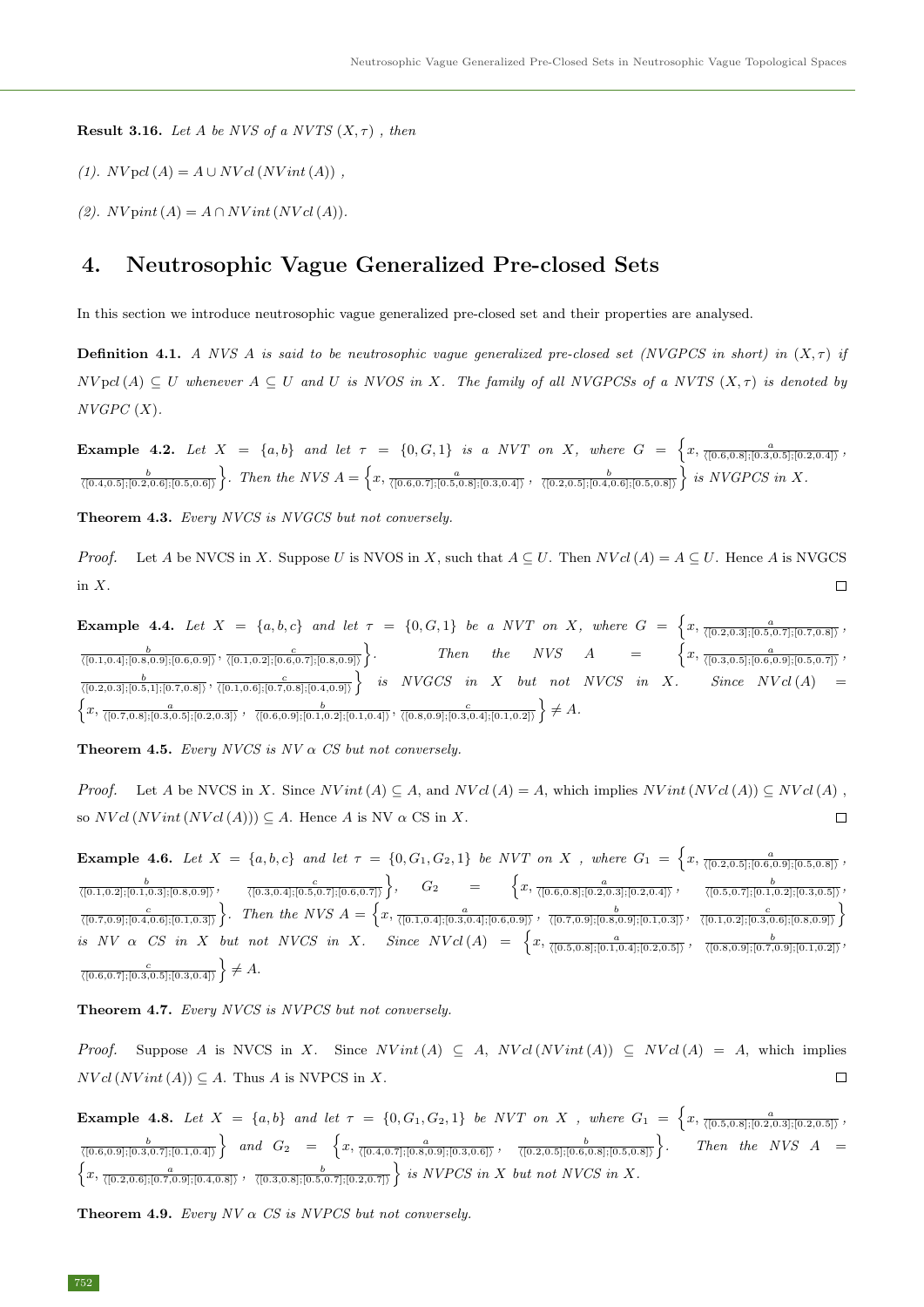*Proof.* Assume that A is NV  $\alpha$  CS in X. Then  $NVol(NVint(NVol(A))) \subseteq A$ . Since  $A \subseteq NVol(A)$ , which implies  $NVol(NVint(A)) \subseteq A$ . Hence A is NVPCS in X.  $\Box$ 

**Example 4.10.** Let  $X = \{a, b, c\}$  and let  $\tau = \{0, G_1, G_2, 1\}$  be NVT on X, where  $G_1 = \left\{x, \frac{a}{([0.7, 0.9]; [0.3, 0.5]; [0.1, 0.3])}\right\}$  $\frac{b}{\langle [0.6,0.8]; [0.1,0.3]; [0.2,0.4]\rangle}, \qquad \frac{c}{\langle [0.8,1]; [0.2,0.6]; [0,0.2]\rangle} \Big\}, \qquad G_2 \qquad = \qquad \left\{ x, \frac{a}{\langle [0.5,0.7]; [0.4,0.8]; [0.3,0.5]\rangle} \right\}, \qquad \frac{b}{\langle [0.4,0.6]; [0.3,0.7]; [0.4,0.6]\rangle}$  $\frac{c}{\langle [0.2,0.4];[0.8,0.9];[0.6,0.8]\rangle}$ . Then the NVS  $A = \left\{x, \frac{a}{\langle [0.3,0.6];[0.1,0.2];[0.4,0.7]\rangle}, \frac{b}{\langle [0.2,0.8];[0.7,0.9];[0.2,0.8]\rangle}, \frac{c}{\langle [0.4,0.7];[0.1,0.3];[0.3,0.6]\rangle}\right\}$ is NVPCS in X but not NV  $\alpha$  CS in X. Since NV cl(NV int(NV cl(A))) = 1  $\not\subset A$ .

Theorem 4.11. Every NVRCS is NVCS but not conversely.

*Proof.* Let A be NVRCS in X. Then  $A = NVal(NVint(A)) \Rightarrow NVal(A) = NVal(NVint(A))$ . Therefore NVcl(A) = A. Hence, A is NVCS in X.  $\Box$ 

**Example 4.12.** Let  $X = \{a, b, c\}$  and let  $\tau = \{0, G, 1\}$  is NVT on X, where  $G = \{x, \frac{a}{\sqrt{(0.4, 0.8], [0.8, 0.9], [0.2, 0.6]}}\}$  $\frac{b}{\langle [0.2,0.4], [0.6,0.7], [0.6,0.8]\rangle}, \quad \frac{c}{\langle [0.1,0.3], [0.6,0.9], [0.7,0.9]\rangle}$ . The NVS  $A = \begin{cases} x, \frac{a}{\langle [0.2,0.6], [0.1,0.2], [0.4,0.8]\rangle}, \quad \frac{b}{\langle [0.6,0.8], [0.3,0.4], [0.2,0.4]\rangle} \end{cases}$  $\frac{c}{\sqrt{[0.7,0.9];[0.1,0.4];[0.1,0.3]}}\}$  is a NVCS in X but not NVRCS in X.

**Theorem 4.13.** Every  $NV \alpha$  CS is NVSCS but not conversely.

*Proof.* Let A be NV  $\alpha$  CS in X. Then  $NVal(NVint(Nvel(A))) \subseteq A$ . Since  $A \subseteq NVal(A)$ , so  $NVint(NVal(A)) \subseteq A$ . Hence,  $A$  is neutrosophic vague semi closed set in  $X$ .  $\Box$ 

**Example 4.14.** Let  $X = \{a, b, c\}$  and let  $\tau = \{0, G_1, G_2, 1\}$  be NVT on X, where  $G_1 = \left\{x, \frac{a}{\sqrt{(0.3, 0.6)}, [0.8, 0.9], [0.4, 0.7]} \right\}$  $\frac{b}{\langle [0.2,0.4]; [0.6,0.9]; [0.6,0.8]\rangle}, \qquad \frac{c}{\langle [0.1,0.5]; [0.7,0.8]; [0.5,0.9]\rangle} \bigg\}, \qquad G_2 \qquad = \qquad \bigg\{ x, \frac{a}{\langle [0.5,0.7]; [0.1,0.2]; [0.3,0.5]\rangle} \bigg\}, \qquad \frac{b}{\langle [0.7,0.9]; [0.2,0.5]; [0.1,0.3]\rangle}$  $\frac{c}{\sqrt{[0.6,0.8];[0.3,0.4];[0.2,0.4])}}\bigg\}.$  Then the NVS  $A=\left\{x,\frac{a}{\sqrt{[0.4,0.7];[0.8,0.9];[0.3,0.6])}}\right\}$ ,  $\frac{b}{\sqrt{[0.5,0.7];[0.1,0.9];[0.3,0.5])}}\right\}$ ,  $\frac{c}{\sqrt{[0.4,0.9];[0.3,0.5])}}\left\{x,\frac{a}{\sqrt{[0.4,0.9];[0.7,0.8]}},x,\frac{b}{\sqrt{[$ is NVSCS in  $X$  but not  $NV \alpha$  CS in  $X$ .

### Theorem 4.15. Every NVPCS is NVSPCS but not conversely.

*Proof.* Let A be NVPCS in X. By hypothesis  $NVal(NVint(A)) \subseteq A$ . Therefore  $NVint(NVal(NVint(A))) \subseteq A$  $NVint(A) \subset A$ . Therefore  $NVint(NVcl(NVint(A))) \subset A$ . Hence A is NVSPCS in X.  $\Box$ 

**Example 4.16.** Let  $X = \{a, b\}$  and let  $\tau = \{0, G_1, G_2, 1\}$  be NVT on X, where  $G_1 = \left\{x, \frac{a}{\{(0.9,1]; [0.2,0.3]; [0,0.1]\}}\right\}$  $\frac{b}{\langle [0.7,0.9];[0.4,0.5];[0.1,0.3]\rangle} \bigg\}, \quad G_2 \quad = \quad \bigg\{ x, \frac{a}{\langle [0.1,0.5];[0.7,0.9];[0.5,0.7]\rangle} \bigg\}, \quad \frac{b}{\langle [0.4,0.6];[0.8,0.9];[0.4,0.6]\rangle} \bigg\}$ Then the  $NVS$   $A =$  $\left\{x, \frac{a}{\sqrt{(0.7,0.8]; [0.5,0.6]; [0.2,0.3])}}\right\}$  is NVSPCS in X but not NVPCS in X.

Theorem 4.17. Every NVCS is NVGPCS but not conversely.

*Proof.* Let A be NVCS in X and let  $A \subseteq U$  and U be NVOS in X. Since  $NVpd(A) \subseteq NVcl(A)$  and A is NVCS in X,  $NVpcl(A) \subseteq NVol(A) = A \subseteq U$ . Therefore A is NVGPCS in X.  $\Box$ 

**Example 4.18.** Let  $X = \{a, b\}$  and let  $\tau = \{0, G, 1\}$  be NVT on X, where  $G = \{x, \frac{a}{\sqrt{(0.4, 0.7]; [0.6, 0.8]; [0.3, 0.6]}}\}$  $\frac{b}{\langle [0.3,0.5];[0.4,0.7];[0.5,0.7]\rangle}$ . Then the NVS  $A = \left\{x, \frac{a}{\langle [0.2,0.6];[0.4,0.7];[0.4,0.8]\rangle}, \frac{b}{\langle [0.1,0.4];[0.3,0.8];[0.6,0.9]\rangle}\right\}$  is NVGPCS in X but not NVCS in X.

#### Theorem 4.19. Every NVGCS is NVGPCS but not conversely.

*Proof.* Let A be NVGCS in X and let  $A \subseteq U$  and U is NVOS in  $(X, \tau)$ . Since  $NVpl(A) \subseteq NVal(A)$  and by hypothesis,  $NVpcl(A) \subseteq U$ . Therefore A is NVGPCS in X.  $\Box$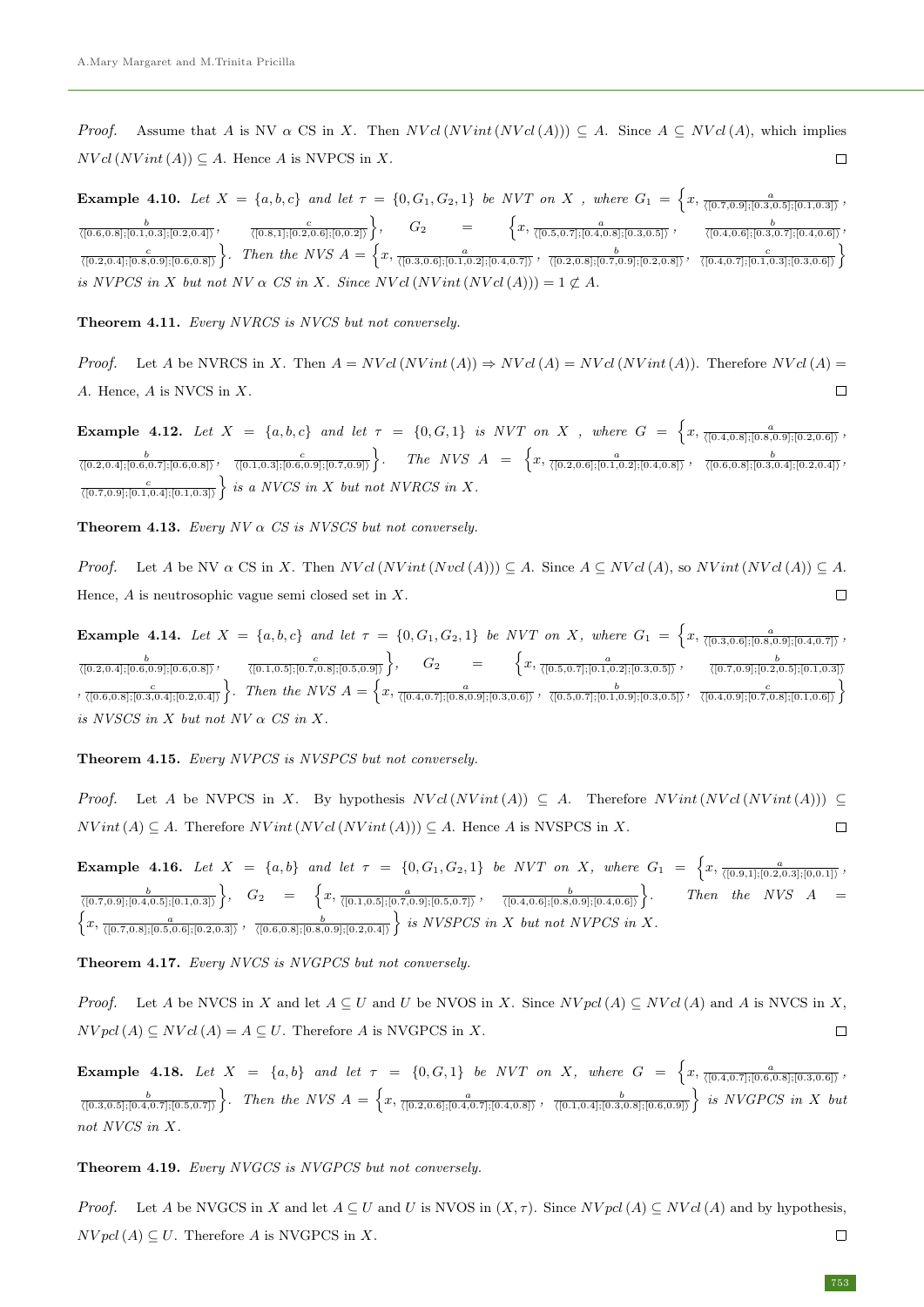**Example 4.20.** Let  $X = \{a, b\}$  and let  $\tau = \{0, G_1, G_2, 1\}$  be NVT on X, where  $G_1 = \left\{x, \frac{a}{([0.1, 0.4]; [0.6, 0.7]; [0.6, 0.9])}, \frac{a}{([0.1, 0.4], [0.6, 0.7]; [0.6, 0.9])}\right\}$  $\frac{b}{\langle [0.2,0.5];[0.7,0.9];[0.5,0.8]\rangle}$  and  $G_2 = \left\{x, \frac{a}{\langle [0.7,0.9];[0.2,0.6];[0.1,0.3]\rangle}, \frac{b}{\langle [0.8,0.9];[0.4,0.5];[0.1,0.2]\rangle} \right\}.$  Then the NVS A  $\left\{x, \frac{a}{\sqrt{(0.8,0.9]; [0.2,0.3]; [0.1,0.2])}} \right\}, \frac{b}{\sqrt{(0.6,0.8]; [0.1,0.2]; [0.2,0.4])}}\right\}$  is NVGPCS in X but not NVGCS in X since NV cl(A) = 1  $\not\in G$ .

**Theorem 4.21.** Every  $NV \alpha$  CS is NVGPCS but not conversely.

*Proof.* Let A be NV  $\alpha$  CS in X and let  $A \subseteq U$  and U be NVOS in X. By hypothesis,  $NVal(NVint(NVal(A))) \subseteq A$ . Since  $A \subseteq NVal(A)$ ,  $NVal(NVint(A)) \subseteq NVal(NVint(NVal(A))) \subseteq A$ . Hence  $NVol(A) \subseteq A \subseteq U$ . Therefore A is NVGPCS in X.  $\Box$ 

Example 4.22. Let  $X = \{a, b\}$  and let  $\tau = \{0, G_1, G_2, 1\}$  be NVT on X, where  $G_1 = \left\{x, \frac{a}{\sqrt{(0.6, 0.9], [0.3, 0.5], [0.1, 0.4]\right\}}\right\}$  $\frac{b}{\langle [0.7,0.8];[0.2,0.4];[0.2,0.3]\rangle}$  and  $G_2 = \left\{x, \frac{a}{\langle [0.1,0.3];[0.5,0.8];[0.7,0.9]\rangle}, \frac{b}{\langle [0.4,0.5];[0.6,0.8];[0.5,0.6]\rangle}\right\}.$  Then the NVS  $A = \left\{x, \frac{a}{([0.8,0.9]; [0.1,0.4]; [0.1,0.2])}, \frac{b}{([0.7,0.9]; [0.2,0.3]; [0.1,0.3])}\right\}$  is NVGPCS in X but not NV  $\alpha$  CS in X since  $NVol(NVint(NVol(A))) = 1 \not\subset A$ .

#### Theorem 4.23. Every NVRCS is NVGPCS but not conversely.

*Proof.* Let A be a NVRCS in X. By Definition 3.5,  $A = NVal(NVint(A))$ . This implies  $NVal(A) = NVal(NVint(A))$ . Therefore  $NVal(A) = A$ . That is A is NVCS in X. By Theorem 4.17, A is NVGPCS in X.  $\Box$ 

**Example 4.24.** Let  $X = \{a, b\}$  and let  $\tau = \{0, G_1, G_2, 1\}$  be NVT on X, where  $G_1 = \left\{x, \frac{a}{([0.1, 0.4]; [0.5, 0.7]; [0.6, 0.9])}, \frac{a}{([0.1, 0.4], [0.5, 0.7]; [0.6, 0.9])}\right\}$  $\frac{b}{\langle [0.2,0.4];[0.6,0.8];[0.6,0.8]\rangle}$  and  $G_2 = \left\{x, \frac{a}{\langle [0.6,0.9];[0.4,0.5];[0.1,0.4]\rangle}, \frac{b}{\langle [0.7,0.8];[0.2,0.4];[0.2,0.3]\rangle}\right\}$ . Then the NVS  $A =$  $\left\{x, \frac{a}{\sqrt{(0.7,0.9]; [0.3,0.5]; [0.1,0.3])}}, \frac{b}{\sqrt{(0.6,0.9]; [0.2,0.4]; [0.1,0.4])}}\right\}$  is NVGPCS in X but not NVRCS in X since NVcl(NVint(A)) =  $\left\{x, \frac{a}{\sqrt{[0.6,0.9]; [0.3,0.5]; [0.3,0.4]}}\right\}, \frac{b}{\sqrt{[0.6,0.8]; [0.2,0.4]; [0.2,0.4]}}\right\} \neq A.$ 

Theorem 4.25. Every NVPCS is NVGPCS but not conversely.

*Proof.* Let A be NVPCS in X and let  $A \subseteq U$  and U is NVOS in X. By Definition 3.5, NVcl(NVint(A))  $\subseteq A$ . This implies  $NVpd(A) = A \cup NVal(NVint(A)) \subseteq A$ . Therefore  $NVol(A) \subseteq U$ . Hence A is NVGPCS in X.  $\Box$ 

**Example 4.26.** Let  $X = \{a, b, c\}$  and let  $\tau = \{0, G, 1\}$  be NVT on X, where  $G = \{x, \frac{a}{\sqrt{(0.5, 0.7)}, [0.3, 0.6], [0.3, 0.5]}\}$  $\frac{b}{\langle [0.4,0.8];[0.2,0.5];[0.2,0.6]]}, \frac{c}{\langle [0.2,0.6];[0.4,0.5];[0.4,0.8]]}$ . Then the NVS  $A = \left\{x, \frac{a}{\langle [0.6,0.7];[0.2,0.5];[0.3,0.4]]}, \frac{b}{\langle [0.7,0.8];[0.1,0.4];[0.2,0.3]]}, \frac{b}{\langle [0.7,0.8];[0.1,0.4];[0.2,0.3]]} \right\}$  $\frac{c}{\sqrt{[0.5,0.8];[0.2,0.4];[0.2,0.5]}}$  is NVGPCS in X but not NVPCS in X since NV cl(NV int(A)) = 1  $\not\subset A$ .

**Theorem 4.27.** Every  $NV \alpha$  GCS is NVGPCS but not conversely.

*Proof.* Let A be NV  $\alpha$  GCS in X and let  $A \subseteq U$  and U is NVOS in  $(X, \tau)$ . By Result 3.9,  $A\cup NVal(NVint(NVal(A))) \subseteq$ U. This implies  $NVol(NVint(NVol(A))) \subseteq U$  and  $NVol(NVint(A)) \subseteq U$ . Thus  $NVol(A) = A \cup NVol(NVint(A)) \subseteq U$ U. Hence  $A$  is NVGPCS in  $X$ .  $\Box$ 

**Example 4.28.** Let  $X = \{a, b\}$  and let  $\tau = \{0, G_1, G_2, 1\}$  be NVT on X, where  $G_1 = \left\{x, \frac{a}{\sqrt{(0.6, 0.8], [0.1, 0.2], [0.2, 0.4]}}\right\}$  $\frac{b}{\langle [0.7,0.9];[0.2,0.5];[0.1,0.3]\rangle}$  and  $G_2 = \left\{x, \frac{a}{\langle [0.2,0.4];[0.5,0.6];[0.6,0.8]\rangle}, \frac{b}{\langle [0.3,0.6];[0.7,0.8];[0.4,0.7]\rangle} \right\}.$  Then the NVS  $A =$  $\left\{x, \frac{a}{\sqrt{(0.8,0.9]; [0.2,0.7]; [0.1,0.2])}}, \frac{b}{\sqrt{(0.5,0.7]; [0.3,0.4]; [0.3,0.5])}}\right\}$  is NVGPCS in X but not NV  $\alpha$  GCS in X since NV $\alpha$ cl(A) = 1  $\not\in G$ .

Theorem 4.29. Every NVGPCS is NVSPCS but not conversely.

*Proof.* Let A be NVGPCS in X, this implies  $NVpd(A) \subseteq U$  whenever  $A \subseteq U$  and U is NVOS in X. By hypothesis  $NVol(NVint(A)) \subseteq A$ . Therefore  $NVint(NVal(NVint(A))) \subseteq NVint(A) \subseteq A$ . Therefore  $NVint(NVal(NVint(A))) \subseteq A$ A. Hence A is NVSPCS in X.  $\Box$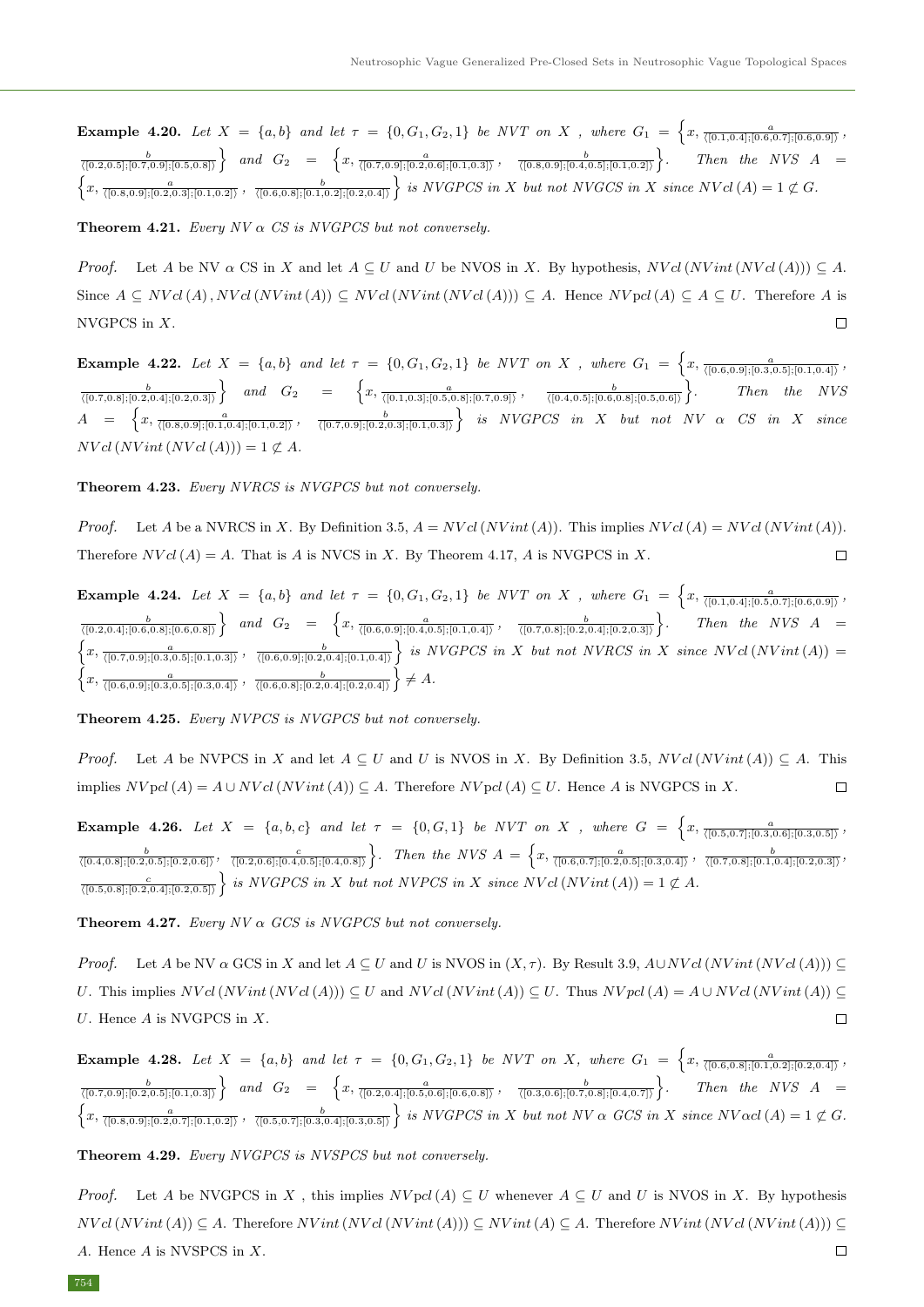**Example 4.30.** Let  $X = \{a, b, c\}$  and let  $\tau = \{0, G, 1\}$  is NVT on X, where  $G = \left\{x, \frac{a}{([0.1, 0.3]; [0.4, 0.6]; [0.7, 0.9])}, x\right\}$  $\frac{b}{([0.2,0.4];[0.7,0.9];[0.6,0.8])}$ ,  $\frac{c}{([0.3,0.4];[0.8,0.9];[0.6,0.7])}$ . Then the NVS  $A = G$  is NVSPCS in X but not NVGPCS in X.

Theorem 4.31. Every NVGPCS is NVGSPCS but not conversely.

*Proof.* Let A be NVGPCS in X and let  $A \subseteq U$  and U is NVOS in X. By hypothesis  $NVal(NVint(A)) \subseteq A \subseteq U$ . Therefore  $NVint(NVal(NVint(A))) \subseteq NVint(U) \subseteq U$ . This implies  $NVspcl(A) \subseteq U$  whenever  $A \subseteq U$  and U is NVOS in X. Therefore A is NVGSPCS in X.  $\Box$ 

**Example 4.32.** Let  $X = \{a, b, c\}$  and let  $\tau = \{0, G, 1\}$  be NVT on X, where  $G = \{x, \frac{a}{([0.2, 0.4]; [0.6, 0.8]; [0.6, 0.8])}, x\}$  $\frac{b}{([0.1,0.3];[0.4,0.6];[0.7,0.9])}$ ,  $\frac{c}{([0.4,0.5];[0.7,0.8];[0.5,0.6])}$ . Then the NVS  $A = G$  is NVGSPCS in X but not NVGPCS in X.

Proposition 4.33. NVSCS and NVGPCS are independent to each other.

**Example 4.34.** Let  $X = \{a, b, c\}$  and let  $\tau = \{0, G, 1\}$  be NVT on X, where  $G = \{x, \frac{a}{\sqrt{(0.2, 0.6)}, [0.7, 0.8], [0.4, 0.8]\}}$  $\frac{b}{([0.1,0.4];[0.5,0.6];[0.6,0.9])}$ ,  $\frac{c}{([0.3,0.5];[0.7,0.8];[0.5,0.7])}$ . Then the NVS  $A = G$  is NVSCS in X but not NVGPCS in X.

**Example 4.35.** Let  $X = \{a, b, c\}$  and let  $\tau = \{0, G, 1\}$  be NVT on X, where  $G = \left\{x, \frac{a}{\sqrt{(0.4, 0.7]; [0.1, 0.2]; [0.3, 0.6])}}\right\}$  $\frac{b}{([0.5,0.6];[0.2,0.6];[0.4,0.5])}, \frac{c}{([0.6,0.8];[0.4,0.5];[0.2,0.4])}$ . Then the NVS  $A = \left\{x, \frac{a}{([0.2,0.5];[0.6,0.7];[0.5,0.8])}, \frac{b}{([0.3,0.4];[0.4,0.6];[0.6,0.7])}\right\}$  $\frac{c}{\sqrt{[0.5,0.7];[0.6,0.7];[0.3,0.5]}}$  is NVGPCS in X but not NVSCS in X since NV int (NV cl(A)) = 1  $\notsubset A$ .

Proposition 4.36. NVGSCS and NVGPCS are independent to each other.

**Example 4.37.** Let  $X = \{a, b, c\}$  and let  $\tau = \{0, G, 1\}$  be NVT on X, where  $G = \{x, \frac{a}{\sqrt{(0.4, 0.5)}, [0.1, 0.2], [0.5, 0.6]} \}$  $\frac{b}{([0.3,0.6];[0.2,0.7];[0.4,0.7])}$ ,  $\frac{c}{([0.2,0.7];[0.1,0.3];[0.3,0.8])}$ . Then the NVS  $A = G$  is NVGSCS in X but not NVGPCS in X since  $A \subseteq G$  but  $N Vpcl(A) = 1 \nsubseteq G$ .

**Example 4.38.** Let  $X = \{a, b\}$  and let  $\tau = \{0, G_1, G_2, 1\}$  be NVT on X, where  $G_1 = \left\{x, \frac{a}{\sqrt{(0.3, 0.5]; [0.7, 0.8]; [0.5, 0.7]}}\right\}$  $\frac{b}{\langle [0.2,0.4]; [0.6,0.7]; [0.6,0.8]\rangle}$  and  $G_2 = \left\{x, \frac{a}{\langle [0.7,0.8]; [0.1,0.4]; [0.2,0.3]\rangle}, \frac{b}{\langle [0.8,0.9]; [0.2,0.5]; [0.1,0.2]\rangle}\right\}$ Then the NVS  $A =$  $\left\{x, \frac{a}{\sqrt{(0.2,0.5];[0.8,0.9];[0.5,0.8])}}, \frac{b}{\sqrt{(0.1,0.3];[0.7,0.8];[0.7,0.9])}}\right\}$  is NVGPCS in X but not NVGSCS in X.

**Remark 4.39.** We have the following implications by summing up the above theorems.



In this diagram by  $A \to B$  we mean A implies B but not conversely and  $A \leftrightarrow B$  means A and B are independent of each other. None of them is reversible.

Remark 4.40. The union of any two NVGPCSs is not NVGPCS in general as seen in the following example.

 $\textbf{Example 4.41.}$  Let  $X = \{a, b, c\}$  and let  $G = \left\{x, \frac{a}{\langle [0.4, 0.7]; [0.2, 0.3]; [0.3, 0.6]\rangle}, \frac{b}{\langle [0.5, 0.6]; [0.3, 0.4]; [0.4, 0.5]\rangle}, \frac{c}{\langle [0.6, 0.7]; [0.3, 0.5]; [0.3, 0.4]\rangle}\right\}.$ Then  $\tau = \{0, G, 1\}$  is NVT on X and the NVSs  $A = \begin{cases} x, \frac{a}{\{(0.6, 0.9], [0.6, 0.7], [0.1, 0.4]\}} \\ \end{cases}$ ,  $\frac{b}{\{(0.3, 0.4], [0.5, 0.6], [0.6, 0.7]\}}$  $\frac{c}{\langle [0.4,0.5];[0.6,0.7];[0.5,0.6]\rangle} \bigg\},\; B\; =\; \Big\{ x, \frac{a}{\langle [0.7,0.8];[0.1,0.2];[0.2,0.3]\rangle}\;,\; \frac{b}{\langle [0.6,0.8];[0.3,0.4];[0.2,0.4]\rangle}, \frac{c}{\langle [0.6,0.9];[0.1,0.3];[0.1,0.4]\rangle} \Big\} \;\; are\;\; NVGPCSs$ in  $X$  but  $A ∪ B$  is not NVGPCS in  $X$ .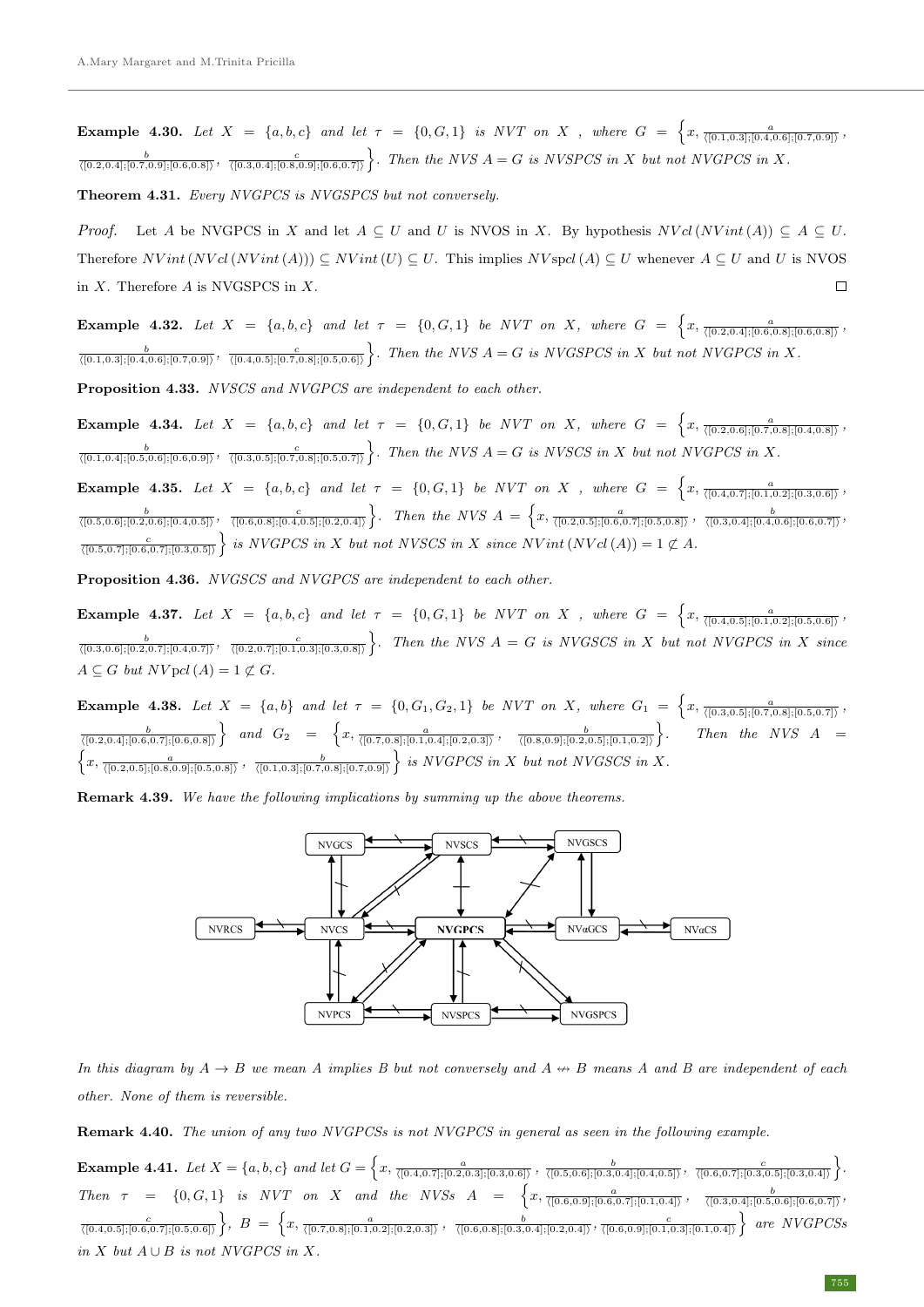# 5. Neutrosophic Vague Generalized Pre-open Set

In this section we introduce neutrosophic vague generalized pre-open set and their properties are deliberated.

**Definition 5.1.** A NVS A is said to be neutrosophic vague generalized pre-open set (NVGPOS in short) in  $(X, \tau)$  if the complement  $A^c$  is NVGPCS in  $(X, \tau)$ . The family of all NVGPOSs of NVTS  $(X, \tau)$  is denoted by NVGPO  $(X)$ .

**Example 5.2.** Let  $X = \{a, b, c\}$  and let  $\tau = \{0, G, 1\}$  is NVT on X, where  $G = \{x, \frac{a}{\sqrt{(0.6, 0.8], [0.2, 0.5], [0.2, 0.4]\}}\}$  $\frac{b}{\langle [0.7,0.8];[0.1,0.4];[0.2,0.3]\rangle}$ ,  $\frac{c}{\langle [0.6,0.9];[0.1,0.2];[0.1,0.4]\rangle}$ . Then the NVS  $A = \left\{x, \frac{a}{\langle [0.3,0.5];[0.1,0.4];[0.5,0.7]\rangle}$ ,  $\frac{b}{\langle [0.6,0.7];[0.2,0.5];[0.3,0.4]\rangle}$  $\frac{c}{\langle 0.6, 0.8], [0.5, 0.6], [0.2, 0.4]\rangle}$  is NVGPOS in X.

**Theorem 5.3.** For any NVTS  $(X, \tau)$ , we have the following results.

- (1). Every NVOS is NVGPOS but not conversely.
- (2). Every NVROS is NVGPOS but not conversely.
- (3). Every  $NV \alpha$  OS is NVGPOS but not conversely.
- (4). Every NVPOS is NVGPOS but not conversely.

The converse of the above theorem need not be true which can be seen from the following examples.

**Example 5.4.** Let  $X = \{a, b\}$  and  $G_1 = \{x, \frac{a}{([0.2, 0.5]; [0.6, 0.7]; [0.5, 0.8])}, \frac{b}{([0.3, 0.6]; [0.5, 0.7]; [0.4, 0.7])}\},\ G_2 =$  $\left\{x, \frac{a}{\sqrt{(0.6, 0.7]; [0.2, 0.4]; [0.3, 0.4]}}, \frac{b}{\sqrt{(0.8, 0.9]; [0.4, 0.5]; [0.1, 0.2]}}\right\}.$  Then  $\tau = \{0, G_1, G_2, 1\}$  is NVT on X. The NVS A =  $\left\{x, \frac{a}{\sqrt{(0.4, 0.7]; [0.5, 0.6]; [0.3, 0.6])}}$ ,  $\frac{b}{\sqrt{(0.3, 0.6]; [0.4, 0.5]; [0.4, 0.7])}}\right\}$  is NVGPOS in X but not NVOS in X.

**Example 5.5.** Let  $X = \{a, b\}$  and  $G_1 = \{x, \frac{a}{([0.7, 0.9]; [0.1, 0.2]; [0.1, 0.3])}, \frac{b}{([0.8, 0.9]; [0.2, 0.5]; [0.1, 0.2])}\},\ G_2 =$  $\left\{x, \frac{a}{\sqrt{(0.2,0.3];[0.5,0.7];[0.7,0.8])}}, \frac{b}{\sqrt{(0.4,0.6];[0.2,0.4];[0.4,0.6])}}\right\}.$  Then  $\tau = \{0, G_1, G_2, 1\}$  is NVT on X. The NVS A =  $\left\{x, \frac{a}{\sqrt{(0.5,0.6];[0.4,0.7];[0.5,0.8])}}\right\}, \frac{b}{\sqrt{(0.2,0.5];[0.5,0.8];[0.5,0.8])}}\right\}$  is NVPSOS in X but not NVROS in X.

**Example 5.6.** Let  $X = \{a, b, c\}$  and  $G_1 = \left\{x, \frac{a}{\sqrt{(0.2, 0.4]; [0.7, 0.8]; [0.6, 0.8])}}$ ,  $\frac{b}{\sqrt{(0.3, 0.5]; [0.6, 0.9]; [0.5, 0.7])}}$ ,  $\frac{c}{\sqrt{(0.4, 0.5]; [0.6, 0.7]; [0.5, 0.6])}}\right\}$  $G_2 \ =\ \left\{ x, \frac{a}{\langle [0.6,0.8]; [0.2,0.5]; [0.2,0.4]\rangle}, \frac{b}{\langle [0.7,0.9]; [0.1,0.4]; [0.1,0.3]\rangle}, \frac{c}{\langle [0.7,0.8]; [0.5,0.6]; [0.2,0.3]\rangle} \right\}.$  Then  $\tau \ =\ \left\{ 0, G_1, G_2, 1\right\}$  is a NVT on  $X.$  The NVS  $A = \left\{x, \frac{a}{\sqrt{(0.4, 0.5\}, [0.1, 0.2]; [0.3, 0.5])}, \frac{b}{\sqrt{(0.3, 0.6], [0.5, 0.6], [0.4, 0.7])}}, \frac{c}{\sqrt{(0.4, 0.5], [0.2, 0.3], [0.5, 0.6])}}\right\}$  is NVGPOS in X but not NV  $\alpha$  OS in X.

**Example 5.7.** Let  $X = \{a, b, c\}$  and  $G = \left\{x, \frac{a}{\sqrt{(0.7, 0.8], [0.2, 0.5], [0.2, 0.3]})}, \frac{b}{\sqrt{(0.6, 0.8], [0.1, 0.4], [0.2, 0.4]})}, \frac{c}{\sqrt{(0.7, 0.9], [0.2, 0.3], [0.1, 0.3]})}}\right\}$ . Then  $\tau = \{0, G, 1\}$  is NVT on X. The NVS  $A = \left\{x, \frac{a}{\langle [0.1, 0.2]; [0.6, 0.8]; [0.8, 0.9]\rangle}, \frac{b}{\langle [0.2, 0.3]; [0.8, 0.9]; [0.7, 0.8]\rangle}, \frac{c}{\langle [0.1, 0.2]; [0.7, 0.9]\rangle}, \frac{c}{\langle [0.1, 0.2]; [0.8, 0.9]\rangle}\right\}$ NVGPOS in X but not NVPOS in X.

Remark 5.8. The intersection of any two NVGPOSs is not NVGPOS in general and it is shown in the following example.

**Example 5.9.** Let  $X = \{a, b, c\}$  and let  $G = \left\{x, \frac{a}{\langle [0.3, 0.5]; [0.6, 0.7]; [0.5, 0.7]\rangle}, \frac{b}{\langle [0.4, 0.5]; [0.6, 0.8]; [0.5, 0.6]\rangle}, \frac{c}{\langle [0.2, 0.4]; [0.7, 0.9]; [0.6, 0.8]\rangle}\right\}$ Then  $\tau = \{0, G, 1\}$  is NVT on X and the NVSs  $A = \begin{cases} x, \frac{a}{\{(0.4, 0.6], [0.5, 0.7], [0.4, 0.6]\}} \\ \end{cases}$ ,  $\frac{b}{\{(0.4, 0.7], [0.1, 0.4], [0.3, 0.6]\}}$  $\frac{c}{\langle [0.5,0.9];[0.2,0.6];[0.1,0.5]\rangle} \Big\},\ B=\Big\{x, \frac{a}{\langle [0.4,0.7];[0.4,0.8];[0.3,0.6]\rangle} \ ,\ \frac{b}{\langle [0.3,0.5];[0.4,0.5];[0.5,0.7]\rangle} \ ,\ \frac{c}{\langle [0.2,0.6];[0.3,0.6];[0.4,0.8]\rangle} \Big\}\ are\ NVGPOSS$ in  $X$  but  $A \cap B$  is not NVGPOS in  $X$ .

**Theorem 5.10.** Let  $(X, \tau)$  be NVTS. If  $A \in NVGPO(X)$  then  $V \subseteq NVint(NVcl(A))$  whenever  $V \subseteq A$  and V is NVCS in X.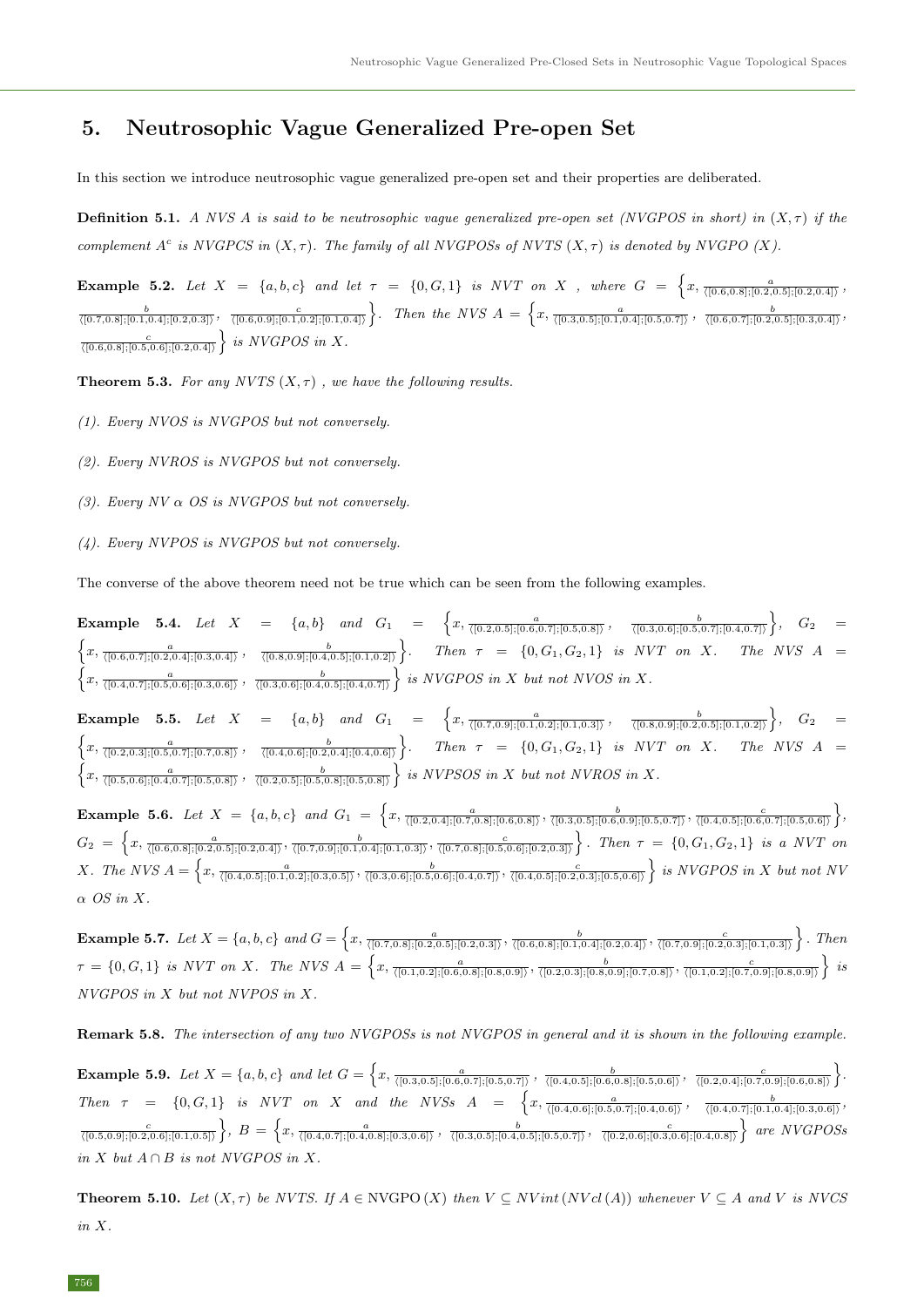*Proof.* Let  $A \in NVGPO(X)$ . Then  $A^c$  is NVGPCS in X. Therefore  $NVpcl(A^c) \subseteq U$  whenever  $A^c \subseteq U$  and U is NVOS in X. That is  $NVal(Nint(A^c)) \subseteq U$ . This implies  $U^c \subseteq NVint(NVal(A))$  whenever  $U^c \subseteq A$  and  $U^c$  is NVCS in X. Replacing  $U^c$  by V, we get  $V \subseteq NVint(NVcl(A))$  whenever  $V \subseteq A$  and V is NVCS in X.  $\Box$ 

**Theorem 5.11.** Let  $(X, \tau)$  be NVTS. Then for every  $A \in NVGPO(X)$  and for every  $B \in NVS(X)$ ,  $NV$  pint $(A) \subseteq B \subseteq A$  $implies B \in NVGPO(X).$ 

*Proof.* By hypothesis  $A^c \subseteq B^c \subseteq (N V \text{pint}(A))^c$ . Let  $B^c \subseteq U$  and U be NVOS. Since  $A^c \subseteq B^c$ ,  $A^c \subseteq U$ . But  $A^c$  is  $NVGPCS, NVpd (A<sup>c</sup>) \subseteq U$ . Also  $B<sup>c</sup> \subseteq (NVpint (A))<sup>c</sup> = NVpd (A<sup>c</sup>)$ . Therefore  $NVpd (B<sup>c</sup>) \subseteq NVpd (A<sup>c</sup>) \subseteq U$ . Hence  $B<sup>c</sup>$  is NVGPCS. Which implies  $B$  is NVGPOS of  $X$ .  $\Box$ 

**Theorem 5.12.** A NVS A of NVTS  $(X, \tau)$  is NVGPOS if and only if  $F \subseteq N V$  pint (A) whenever F is NVCS and  $F \subseteq A$ .

*Proof.* Necessity: Suppose A is NVGPOS in X. Let F be NVCS and  $F \subseteq A$ . Then  $F^c$  is NVOS in X such that  $A^c \subseteq F^c$ . Since  $A^c$  is NVGPCS, we have  $N V pol (A^c) \subseteq F^c$ . Hence  $(N V point (A))^c \subseteq F^c$ . Therefore  $F \subseteq N V point (A)$ .

Sufficiency: Let A be NVS of X and let  $F \subseteq N V$  pint (A) whenever F is NVCS and  $F \subseteq A$ . Then  $A^c \subseteq F^c$  and  $F^c$  is NVOS. By hypothesis,  $(NV$ pint $(A))^c \subseteq F^c$ . Which implies  $NV$ pcl $(A^c) \subseteq F^c$ . Therefore  $A^c$  is NVGPCS of X. Hence A is NVGPOS of X.  $\Box$ 

Corollary 5.13. A NVS A of a NVTS  $(X, \tau)$  is NVGPOS if and only if  $F \subseteq N Vint(N Vcl(A))$  whenever F is NVCS and  $F \subseteq A$ .

*Proof.* Necessity: Suppose A is NVGPOS in X. Let F be NVCS and  $F \subseteq A$ . Then  $F^c$  is NVOS in X such that  $A^c \subseteq F^c$ . Since  $A^c$  is NVGPCS, we have  $NVol(A^c) \subseteq F^c$ . Therefore  $NVol(NVint(A^c)) \subseteq F^c$ . Hence  $(NVint(NVol(A)))^c \subseteq F^c$ . This implies  $F \subseteq N Vint (N V c l(A)).$ 

Sufficiency: Let A be NVS of X and let  $F \subseteq N Vint(NVcl(A))$  whenever F is NVCS and  $F \subseteq A$ . Then  $A^c \subseteq F^c$  and  $F^c$ is NVOS. By hypothesis,  $(NVint(NVcl(A)))^c \subseteq F^c$ . Hence  $NVol(NVint(A^c)) \subseteq F^c$ , which implies  $NVol(A^c) \subseteq F^c$ . Hence  $A$  is NVGPOS of  $X$ .  $\Box$ 

**Theorem 5.14.** For a NVS  $A$ ,  $A$  is NVOS and NVGPCS in  $X$  if and only if  $A$  is NVROS in  $X$ .

*Proof.* Necessity: Let A be NVOS and NVGPCS in X. Then  $NVol(A) \subseteq A$ . This implies  $NVol(NVint(A)) \subseteq A$ . Since A is NVOS, it is NVPOS. Hence  $A \subseteq N Vint(N Vcl(A))$ . Therefore  $A = N Vint(N Vcl(A))$ . Hence A is NVROS in  $X$ .

Sufficiency: Let A be NVROS in X. Therefore  $A = N Vint(N V c l(A))$ . Let  $A \subseteq U$  and U is NVOS in X. This implies  $NV$  pcl(A)  $\subseteq$  A. Hence A is NVGPCS in X.  $\Box$ 

### 6. Applications of Neutrosophic Vague Generalized Pre-closed Sets

In this section we provide some applications of neutrosophic vague generalized pre-closed sets.

**Definition 6.1.** A NVTS  $(X, \tau)$  is said to be neutrosophic vague  $T_{1/2}$  space (NVT<sub>1/2</sub> in short) if every NVGCS in X is NVCS in X.

**Definition 6.2.** A NVTS  $(X, \tau)$  is said to be neutrosophic vague  $pT_{1/2}$  space  $(Nv_pT_{1/2}$  in short) if every NVPCS in X is NVCS in X.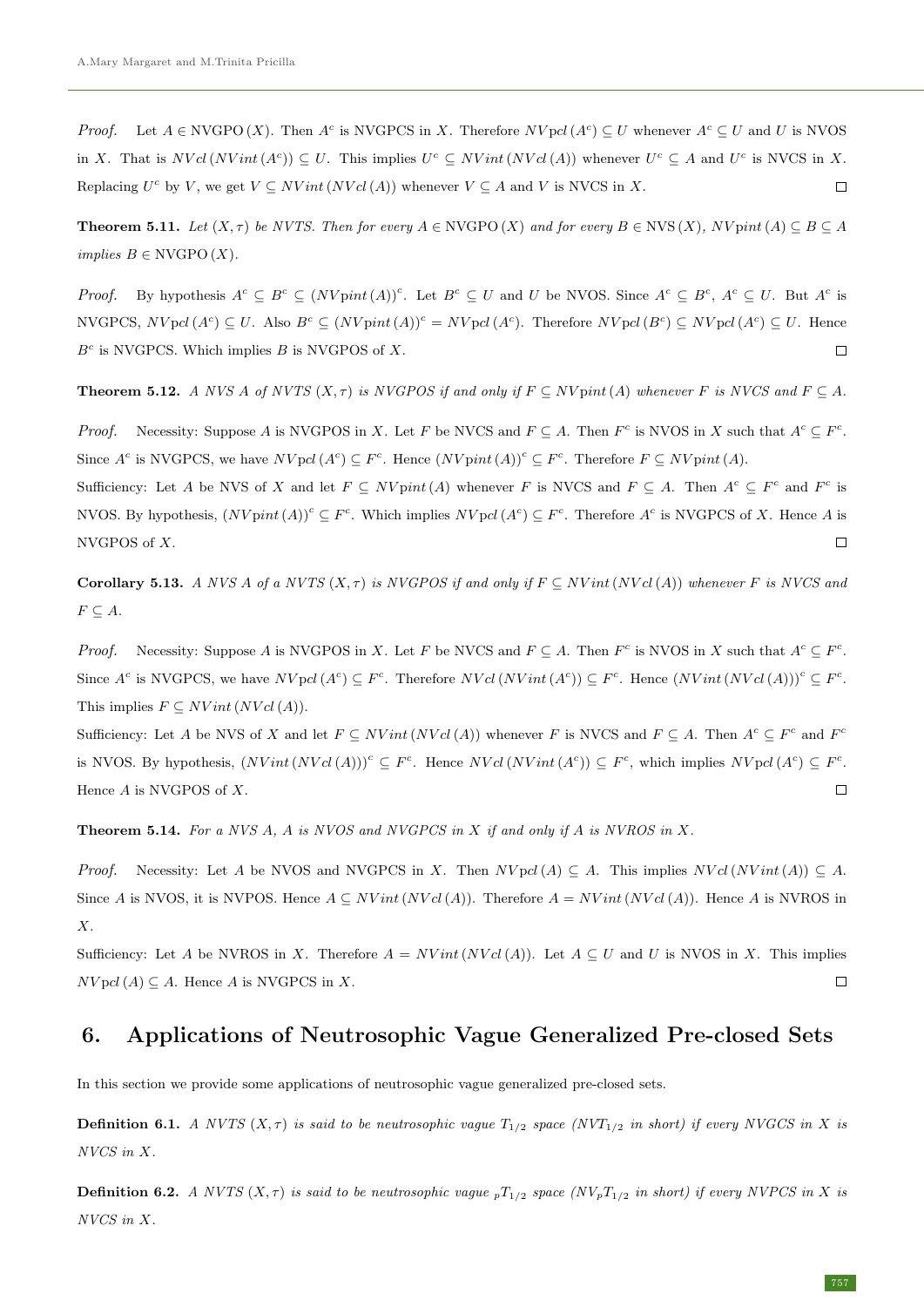**Definition 6.3.** A NVTS  $(X, \tau)$  is said to be neutrosophic vague  $_{gp}T_{1/2}$  space  $(NV_{gp}T_{1/2}$  in short) if every NVGPCS in X is NVCS in X.

**Definition 6.4.** A NVTS  $(X, \tau)$  is said to be a neutrosophic vague  $_{qp}T_p$  space (NV  $_{qp}T_p$  in short) if every NVGPCS in X is NVPCS in X.

**Theorem 6.5.** Every NV  $T_{1/2}$  space is NV  $_{qp}T_p$  space. But the converse is not true in general.

*Proof.* Let X be NV  $T_{1/2}$  space and let A be NVGCS in X, we know that every NVGCS is NVGPCS, hence A is NVGPCS in X. By hypothesis A is NVCS in X. Since every NVCS is NVPCS, A is NVPCS in X. Hence X is NV  $_{ap}T_p$  space.  $\Box$ 

**Example 6.6.** Let  $X = \{a, b\}$  and  $G = \left\{x, \frac{a}{\langle [0.6, 0.7]; [0.1, 0.3]; [0.3, 0.4]\rangle}, \frac{b}{\langle [0.8, 0.9]; [0.2, 0.4]; [0.1, 0.2]\rangle}\right\}$ . Then  $\tau = \{0, G, 1\}$  is NVT on X. Let  $A = \left\{x, \frac{a}{\sqrt{(0.7,0.8)},[0.2,0.5],[0.2,0.3]}\right\}, \frac{b}{\sqrt{(0.3,0.5)},[0.6,0.7],[0.5,0.7]}\right\}.$  Then  $(X, \tau)$  is NV  $_{\text{gp}}$  T<sub>p</sub> space. But it is not NV T<sub>1/2</sub> space since A is NVGCS but not NVCS in X.

**Theorem 6.7.** Every NV  $_{qp}T_{1/2}$  space is NV  $_{qp}T_p$  space. But the converse is not true in general.

*Proof.* Let X be NV  $_{qp}T_{1/2}$  space and let A be NVGPCS in X. By hypothesis A is NVCS in X. Since every NVCS is NVPCS, A is NVPCS in X. Hence X is NV  $_{qn}T_p$  space.  $\Box$ 

**Example 6.8.** Let  $X = \{a, b, c\}$  and  $G = \left\{x, \frac{a}{\sqrt{(0.5, 0.7], [0.2, 0.4], [0.3, 0.5]})}, \frac{b}{\sqrt{(0.3, 0.8], [0.1, 0.3], [0.2, 0.7]})}, \frac{c}{\sqrt{(0.4, 0.7], [0.2, 0.6], [0.3, 0.6]})}}\right\}$ . Then  $\tau = \{0, G, 1\}$  is NVT on X. Let  $A = \left\{x, \frac{a}{\langle [0.4, 0.8]; [0.2, 0.8]; [0.2, 0.6] \rangle}, \frac{b}{\langle [0.2, 0.5]; [0.1, 0.4]; [0.5, 0.8] \rangle}, \frac{c}{\langle [0.1, 0.6]; [0.2, 0.5]; [0.4, 0.9] \rangle}\right\}$ . Then X is NV  $_{\text{gp}}$  $T_{1/2}$  space. But it is not NV  $_{\text{gp}}$  $T_{\text{p}}$  space since A is NVGPCS but not NVCS in X.

**Theorem 6.9.** Let  $(X, \tau)$  be NVTS and X is NV  $_{gp}T_{1/2}$  space then,

- (1). Any union of NVGPCSs is NVGPCS
- (2). Any intersection of NVGPOSs is NVGPOS.

### Proof.

- (1). Let  $\{A_i\}_{i\in J}$  is a collection of NVGPCSs in NV  $_{gp}T_{1/2}$  space  $(X, \tau)$ . Therefore every NVGPCS is NVCS. But the union of NVCS is NVCS. Hence the union of NVGPCS is NVGPCS in X.
- (2). It can be proved by taking complement of (1).

**Theorem 6.10.** A NVTS X is NV  $_{gp}T_{1/2}$  space if and only if NVGPO  $(X) =$  NVPO  $(X)$ .

*Proof.* Necessity: Let A be NVGPOS in X, then  $A^c$  is NVGPCS in X. By hypothesis  $A^c$  is NVGPCS in X. Therefore A is NVPOS in X. Hence NVGPO  $(X)$  = NVPO  $(X)$ .

Sufficiency: Let A be NVGPCS in X. Then  $A^c$  is NVGPOS in X. By hypothesis  $A^c$  is NVGPOS in X. Therefore A is NVPCS in X. Hence X is NV  $_{gp}T_p$  space.  $\Box$ 

### References

 $\Box$ 

<sup>[1]</sup> D.Andrijevic, Semi-pre open sets, Mat. Vesnik, 38(1986), 24-32.

<span id="page-11-1"></span><sup>[2]</sup> S.P.Arya and T.M.Nour, Characterizations of s-normal spaces, Indian J Pure Appl. Math., 21(1990), 717-719.

<span id="page-11-0"></span><sup>[3]</sup> K.T.Atanassov, Intuitionistic fuzzy sets, Fuzzy Sets and Systems, 20(1986), 87-96.

<sup>[4]</sup> C.L.Chang, *Fuzzy topological spaces*, J Math. Anal. Appl., 24(1968), 182-190.